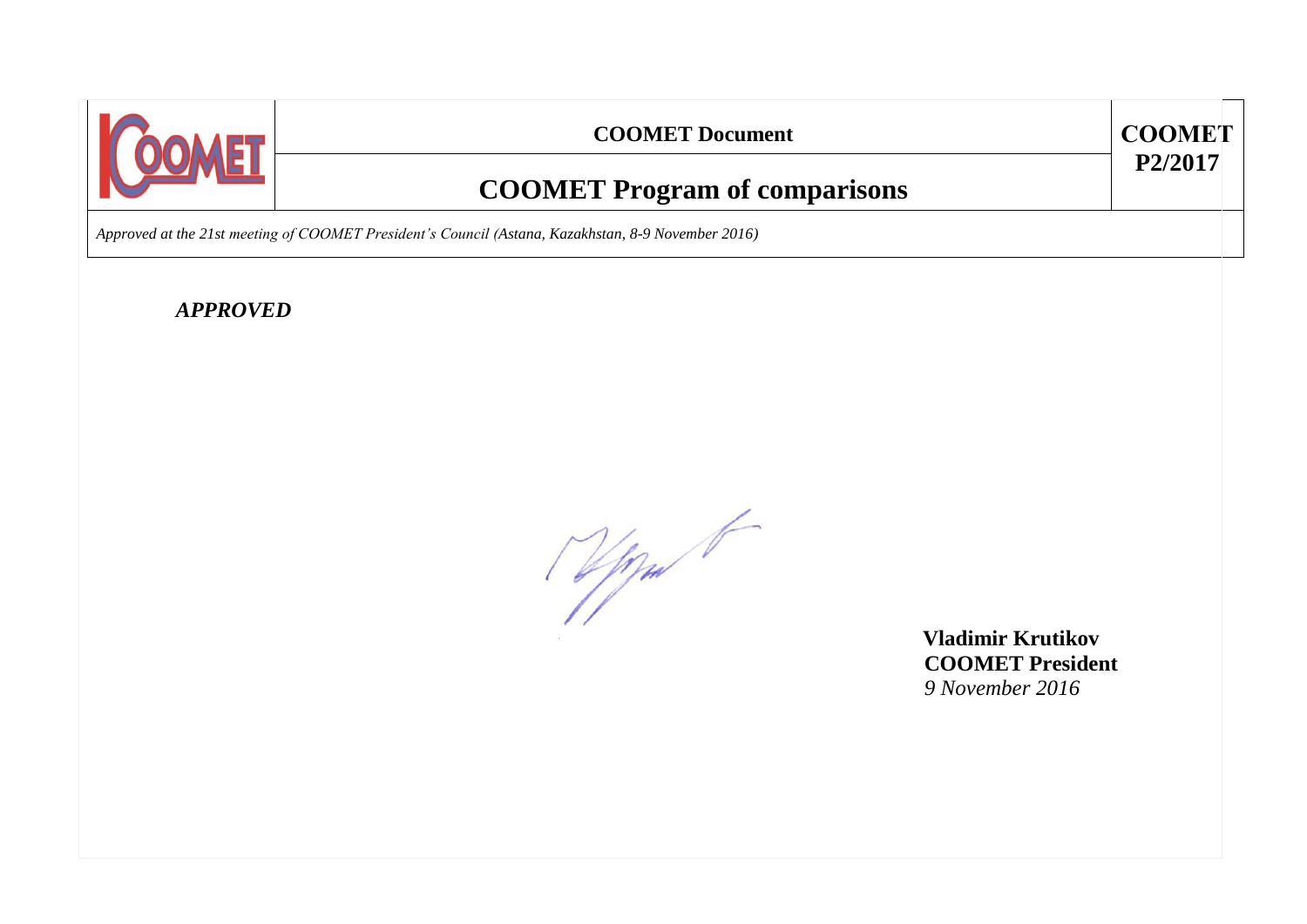# **136** projects.

#### **AUV - Acoustics, Ultrasound and Vibrations.**

#### **6** projects

| actualisation | project<br>number      | state  | subject                                                                                                                                                                                  | type of<br>comparison                            |
|---------------|------------------------|--------|------------------------------------------------------------------------------------------------------------------------------------------------------------------------------------------|--------------------------------------------------|
|               | 08.09.2016 706/RU/16   |        | Proposal Comparison of longitudinal ultrasonic wave propagation velocity in solid media                                                                                                  | pilot                                            |
|               | 25.08.2016 535/UA-a/11 | Agreed | Comparison of the standards of the unit of power ultrasound in the water in the<br>frequency range from 2 to 15 MHz                                                                      | pilot                                            |
|               | 06.04.2016 626/BY-a/13 | Agreed | Comparison of national standards of the sound pressure unit in air through calibration<br>of the pressure-inch and half-inch microphones.                                                | supplementary<br>COOMET.AUV.A-<br>S <sub>2</sub> |
|               | 06.04.2016 609/UA-a/13 | Agreed | Comparison of national standards of the sound pressure unit in air through calibration<br>of the pressure-inch and half-inch microphones.                                                | pilot                                            |
|               | 14.03.2016 666/UA-a/15 | Agreed | Key comparison of the standards of the unit of sound pressure in the air in the<br>frequency range from 2 Hz to 10 KHz                                                                   | key<br>COOMET.AUV.A-<br>K <sub>5</sub>           |
|               | 23.08.2006 308/RU/04   | Agreed | Key Comparison of the National Measurement Standards of the vibration parameters<br>units (in regard to the vibration acceleration) in the frequency range from 20 Hz to 5<br><b>kHz</b> | key<br>COOMET.AUV.V-<br>K1                       |

# **EM - Electricity And Magnetism .**

**16** projects.

| actualisation | project<br>number    | state    | subject                                                                                                                                                                                                                                                                                                                                                      | type of<br>comparison |
|---------------|----------------------|----------|--------------------------------------------------------------------------------------------------------------------------------------------------------------------------------------------------------------------------------------------------------------------------------------------------------------------------------------------------------------|-----------------------|
|               | 10.10.2016 710/RU/16 |          | Proposal Conduct additional bilateral comparisons of standards of pulse voltage                                                                                                                                                                                                                                                                              | pilot                 |
|               | 10.10.2016 709/RU/16 |          | Proposal Conduct additional bilateral comparisons of standards of harmonic distortion                                                                                                                                                                                                                                                                        | pilot                 |
|               | 26.09.2016 707/RU/16 |          | Proposal Bilateral comparisons of reference switching impulse voltage measuring systems in the range from 1 to 100 kV                                                                                                                                                                                                                                        | pilot                 |
|               | 01.03.2016 686/MD/16 |          | Proposal Bilateral comparison of 1.018 V and 10 V Zener DC voltage reference standards                                                                                                                                                                                                                                                                       | pilot                 |
|               | 25.02.2016 683/RU/16 |          | Comparison of the standard of the Russian Federation F3T 202-2012 and the<br>Proposal standards of Finland, France and Germany in the field of reproduction and<br>measurement of the pulse current unit over the range from 1 up to 100 kA.                                                                                                                 | pilot                 |
|               | 25.02.2016 682/RU/16 |          | Comparison of the standards of the Russian Federation F3T 178-2010 and F3T 148-<br>Proposal 2013 and the standards of Republic of Korea, People's Republic China and Germany<br>in the field of reproduction and measurement of the intensity units of pulse electric and<br>magnetic fields with the pulse rise time over the range from 20 ps up to 10 ns. | pilot                 |
|               | 27.06.2014 644/BY/14 | Proposal | Supplementary comparison of standards for attenuation of the electromagnetic<br>oscillations                                                                                                                                                                                                                                                                 | supplementary         |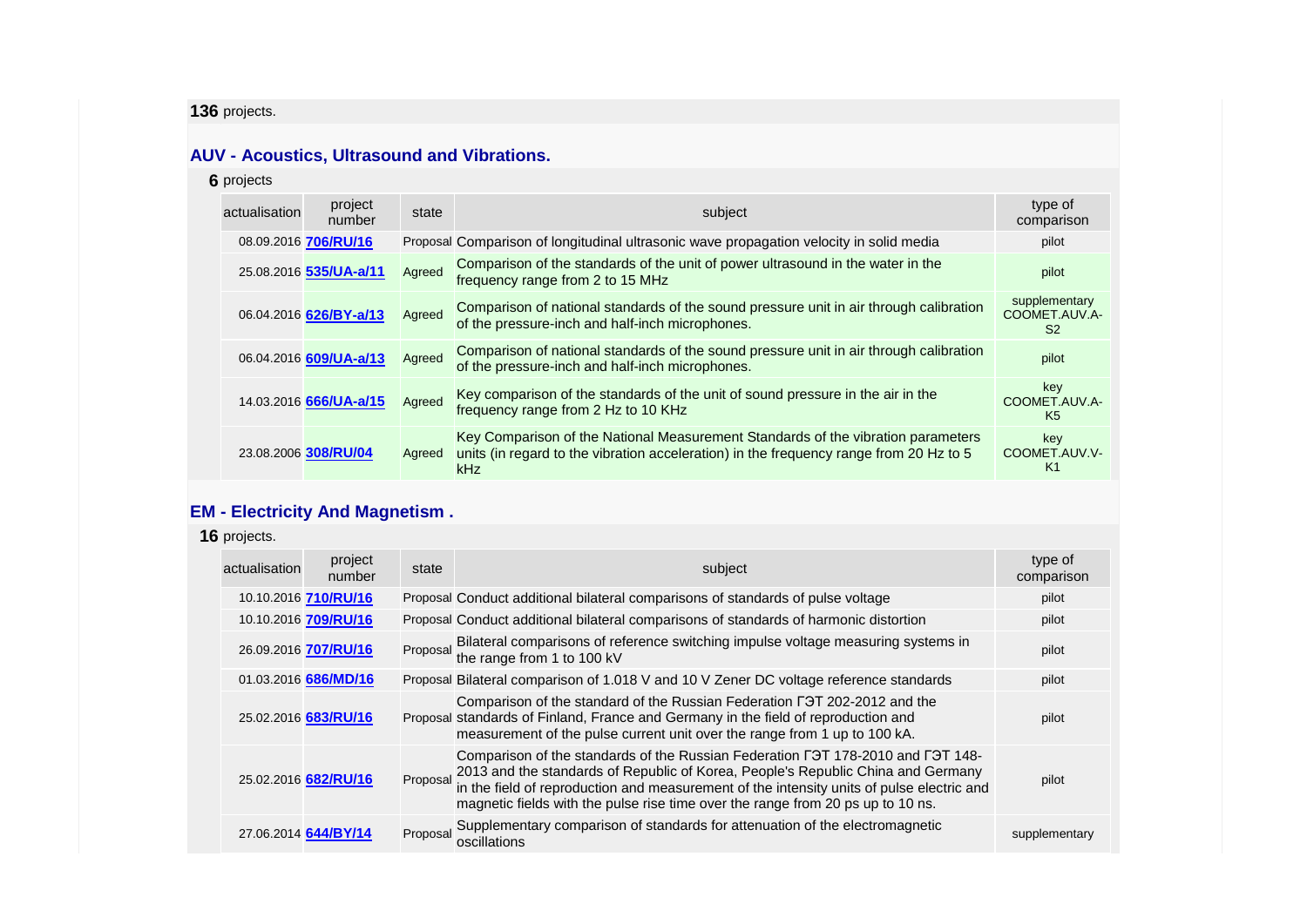| 27.06.2014 643/BY/14   |        | Proposal Supplementary comparison of standards unit power electromagnetic oscillations                                                                                                                                                          | supplementary                                    |
|------------------------|--------|-------------------------------------------------------------------------------------------------------------------------------------------------------------------------------------------------------------------------------------------------|--------------------------------------------------|
| 30.08.2012 567/UA/12   |        | Proposal Comparisons of national standards of HF voltage                                                                                                                                                                                        | <b>KCDB</b>                                      |
| 27.08.2012 565/RU/12   |        | Proposal International pilot comparison of Q factor standards                                                                                                                                                                                   | supplementary<br>COOMET.EM-S15                   |
| 07.05.2009 468/RU/09   |        | Proposal Additional comparisons of amplitude modulation depth HF oscillations                                                                                                                                                                   | supplementary<br>COOMET.EM-S9                    |
| 01.11.2002 267/RU/02   |        | Proposal Comparison of Standards the units of electromagnetic power flux density $(W/m^2)$ at frequencies of 2,45 GHz and 10,0 GHz                                                                                                              | supplementary<br>COOMET.EM.RF-<br>S <sub>1</sub> |
| 13.07.2016 695/UA-a/16 | Agreed | Key comparison of power                                                                                                                                                                                                                         | key<br>COOMET.EM-K5                              |
| 07.06.2016 681/RU-a/16 | Agreed | Supplementary comparison of the measurement of current transformers (CTs)                                                                                                                                                                       | supplementary                                    |
| 01.04.2016 604/RU-a/13 | Agreed | Supplementary comparisons of reference measuring systems of electric capacitance<br>and loss factor on AC high voltage of power frequency in the voltage range from 1 to<br>150 kV. Capacity: 44 pF, 100 pF, 314 pF, 1000 pF, Frequency: 50 Hz. | supplementary<br>COOMET.EM-S18                   |
| 12.05.2015 624/GE-a/13 | Agreed | Comparison of electrical resistance standards at 100 $\Omega$ and 100 k $\Omega$                                                                                                                                                                | supplementary<br>COOMET.EM-S19                   |

# **L - Length.**

**20** projects.

| actualisation | project<br>number    | state | subject                                                                                                          | type of<br>comparison         |
|---------------|----------------------|-------|------------------------------------------------------------------------------------------------------------------|-------------------------------|
|               | 01.09.2016 705/UA/16 |       | Proposal Measurement of two-dimensional standard for coordinate measuring machines.                              | pilot                         |
|               | 01.04.2016 690/RU/16 |       | Proposal International comparisons of internal and external diameter gauges                                      | pilot                         |
|               | 05.10.2015 676/MD/15 |       | Proposal Calibration of gauge blocks by comparison                                                               | supplementary                 |
|               | 21.09.2015 674/UA/15 |       | Proposal Comparison of standards nanometer range                                                                 | pilot                         |
|               | 16.02.2015 657/UA/15 |       | Proposal Comparison of the measurement standards of the line scales between 1 mm and 1000<br>mm.                 | pilot                         |
|               | 01.08.2013 612/UA/13 |       | Proposal Comparison of line scales up to 100 mm                                                                  | pilot                         |
|               | 19.07.2013 610/UA/13 |       | Proposal Comparisons of standards of flatness diameter up to 300 mm                                              | supplementary                 |
|               | 29.12.2012 591/UA/12 |       | Proposal Comparisons of precise navigation systems GPS/GLONASS                                                   | supplementary                 |
|               | 29.12.2012 590/UA/12 |       | Proposal Comparison of precise rangefinder systems                                                               | supplementary                 |
|               | 29.08.2012 564/RU/12 |       | Proposal Comparisons of measurement standards of length unit in the field of sphere deviation<br>measurements    | supplementary                 |
|               | 29.08.2012 563/RU/12 |       | Proposal Comparisons of measurement standards of length unit in the field of roundness<br>deviation measurements | supplementary<br>COOMET.L-S17 |
|               | 21.06.2011 529/RU/11 |       | Proposal Comparison of interferometers for measurement of tapes up to 20 m                                       | supplementary                 |
|               | 18.04.2011 524/UA/11 |       | Proposal Intercomparison of the national standards unit of the plane angle                                       | key                           |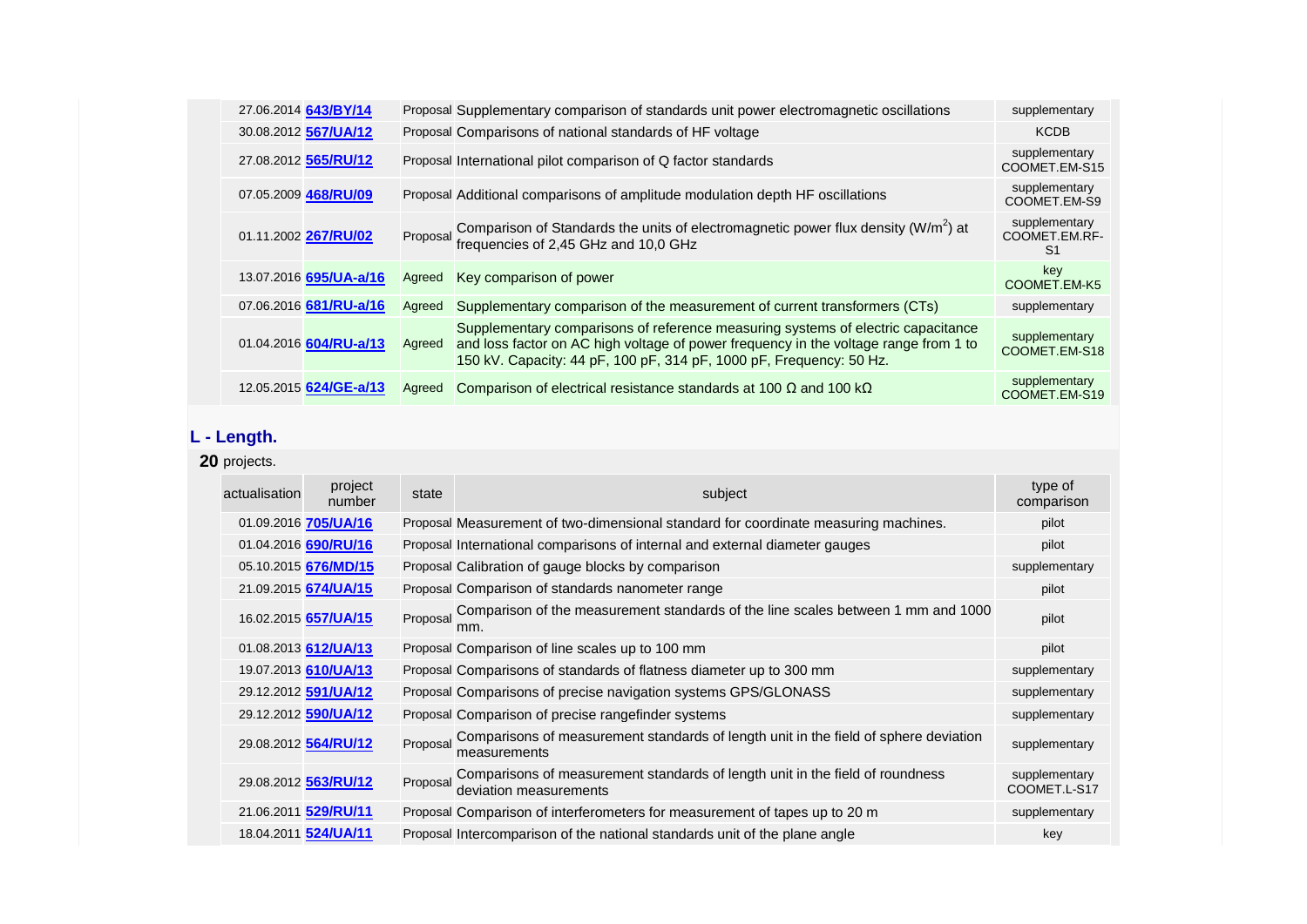|  |                               |        |                                                                                                                                                                                                      | COOMET.L-K3                    |
|--|-------------------------------|--------|------------------------------------------------------------------------------------------------------------------------------------------------------------------------------------------------------|--------------------------------|
|  | 17.11.2008 440/RU/08          |        | Proposal International comparison of stabilized He-Ne/l <sub>2</sub> lasers at 633 nm                                                                                                                | supplementary<br>COOMET.L-S9   |
|  | 02.09.2016 658/BY-a/15        | Agreed | Comparisons of national measurement standards for deviations from linearity and<br>flatness; the measurement range for deviations from linearity is 0 to 50 µm, the surface<br>length is 0.4 to 5 m. | supplementary<br>COOMET.L-S19  |
|  | 24.12.2015 634/UA-a/14        | Agreed | Comparison of measurement standards of gravitational acceleration unit in the range<br>of 9.77 m/s <sup>2</sup> to 9.85 m/s <sup>2</sup>                                                             | supplementary<br>COOMET.M.G-S1 |
|  | 24.12.2015 <b>673/UA-a/15</b> | Agreed | Comparison of initial measuring instruments of the parameters of involute gears.                                                                                                                     | supplementary<br>COOMET.L-S18  |
|  | 09.01.2014 570/UA-a/12        | Agreed | Comparisons of standards of flatness                                                                                                                                                                 | supplementary<br>COOMET.L-S15  |
|  | 09.01.2014 569/UA-a/12        | Agreed | Comparison of length standards in the range of 0.001 to 1 mm                                                                                                                                         | supplementary<br>COOMET.L-S14  |
|  | 09.01.2014 568/UA-a/12        | Agreed | Comparisons of reference measuring instruments of surface parameters                                                                                                                                 | supplementary<br>COOMET.L-S13  |

#### **M - Mass And Related Quantities .**

| 22 projects   |                             |        |                                                                                                                                |                                       |
|---------------|-----------------------------|--------|--------------------------------------------------------------------------------------------------------------------------------|---------------------------------------|
| actualisation | project<br>number           | state  | subject                                                                                                                        | type of<br>comparison                 |
|               | 28.04.2016 694/MD/16        |        | Proposal Comparison of mass standards with nominal values of 100 mg, 20 g, 1 kg and 10 kg                                      | supplementary                         |
|               | 14.10.2015 677/BY/15        |        | Proposal Key comparison in field of force measurement from 0 to 5000 N, from 2 to 100 kN, from 1 to 500 kN, from 10 to 2000 kN | key                                   |
|               | 17.07.2015 670/GE/15        |        | Proposal Comparison of mass standards with nominal values of 100 mg, 5 g, 50 g and 1 kg                                        | pilot                                 |
|               | 20.05.2015 <b>665/UA/15</b> |        | Proposal Supplementary bilateral comparison in the field of mass measurements                                                  | supplementary<br>COOMET.M.M-S2        |
|               | 29.10.2014 651/RU/14        |        | Proposal Supplementary bilateral comparison of national reference instruments for<br>nanoindentation                           | supplementary<br>COOMET.M.H-S2        |
|               | 12.09.2013 621/RU/13        |        | Proposal Supplementary comparisons of national standards of torque                                                             | supplementary                         |
|               | 29.11.2012 586/RU/12        |        | Proposal Pilot comparison in the field of measurements of liquids kinematical viscosity.                                       | pilot                                 |
|               | 28.12.2011 548/UA/11        |        | Proposal Supplementary bilateral comparisons of submultiply and multiply units of kilogram                                     | supplementary                         |
|               | 13.05.2011 <b>528/KZ/11</b> |        | Proposal Pilot comparisons of submultiply and multiply units of kilogram                                                       | pilot                                 |
|               | 25.06.2005 341/RU/05        |        | Proposal Key comparison of Brinell and Vickers hardness scales                                                                 | key<br>COOMET.M.H-K1<br>COOMET.M.H-K2 |
|               | 14.01.2004 295/RU/03        |        | Proposal Mutual Comparisons of the He leaks in range ( $10^{-6}$ -1) m <sup>3</sup> . Pa/s                                     | key                                   |
|               | 04.09.2015 638/UA-a/14      | Agreed | The comparison of the national hardness standards of Super-Rockwell scales.                                                    | supplementary<br>COOMET.M.H-S3        |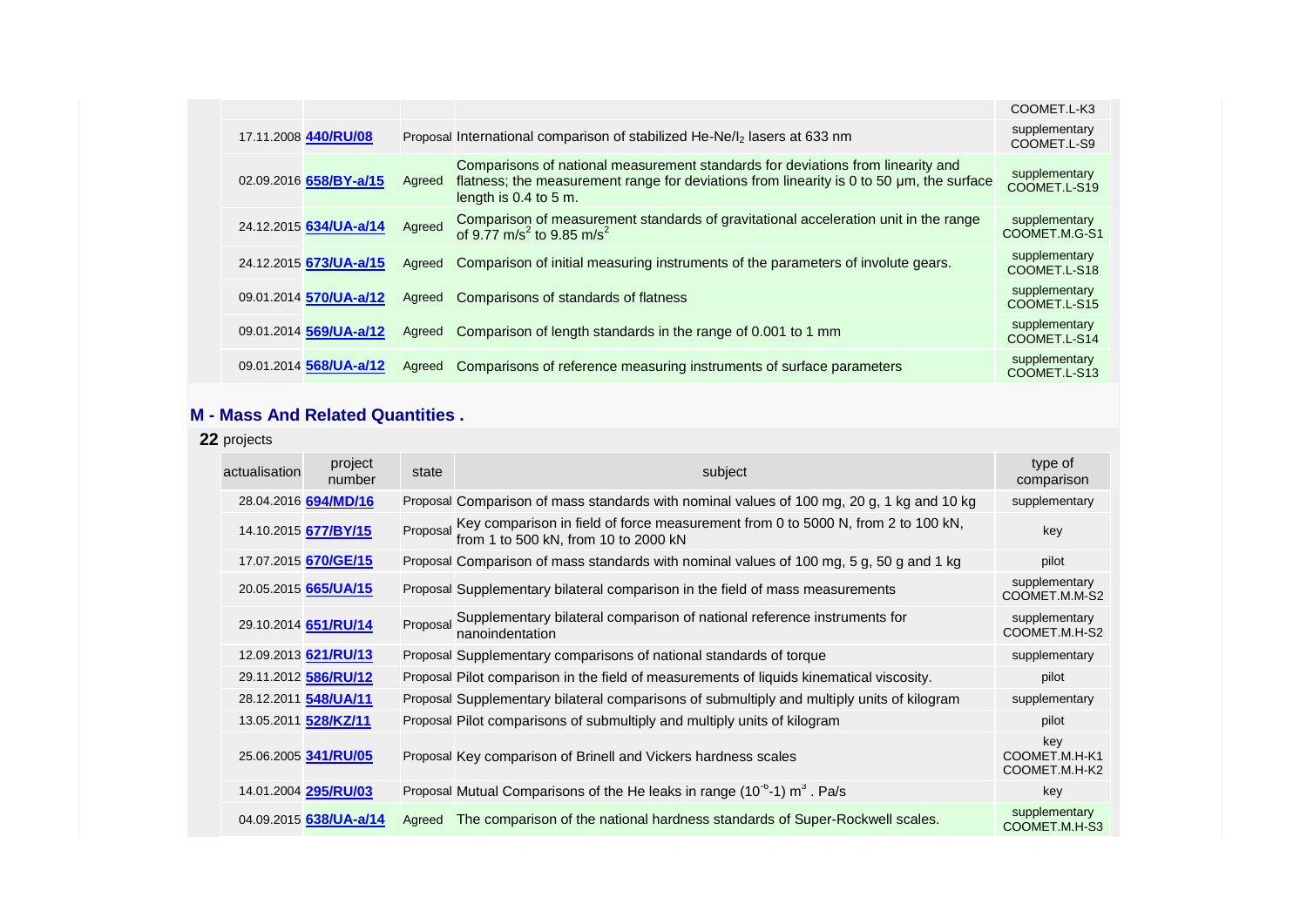| 30.01.2015 546/UA-a/11        | Agreed | Key comparisons in the field of mass measurements                                                                 | key<br>COOMET.M.M-K8            |
|-------------------------------|--------|-------------------------------------------------------------------------------------------------------------------|---------------------------------|
| 28.01.2014 589/UA-a/12        | Agreed | Supplementary comparison of national measurement standards of gauge pressure in<br>the range from 1 MPa to 10 MPa | supplementary<br>COOMET.M.P-S1  |
| 28.01.2014 560/UA-a/12        | Agreed | The comparison of the national hardness standards of Rockwell and Super-Rockwell<br>scales.                       | key<br>COOMET.M.H-K3            |
| 17.10.2013 259/RU/02          | Agreed | COOMET comparisons in the field of force measurements                                                             | supplementary<br>COOMET.M.F-S1  |
| 02.08.2013 515/UA-a/11        | Agreed | Bilateral comparison of the force primary standards                                                               | supplementary<br>COOMET.M.F-S2  |
| 18.04.2013 545/UA/11          | Agreed | Comparisons of complex of static volume measuring devices                                                         | supplementary<br>COOMET.M.FF-S6 |
| 29.03.2013 555/AZ-a/12        | Agreed | Supplementary comparisons of COOMET in the field of measurements of liquids<br>density.                           | supplementary<br>COOMET.M.D-S1  |
| 28.03.2013 <b>588/RU-a/12</b> | Agreed | Supplementary comparisons of COOMET in the field of measurements of liquids<br>kinematical viscosity              | supplementary<br>COOMET.M.V-S1  |
| 28.03.2013 587/RU-a/12        | Agreed | Supplementary comparisons of COOMET in the field of measurements of liquids<br>kinematical<br>viscosity           | supplementary                   |
| 08.12.2011 512/RU-a/10        | Agreed | Supplementary bilateral comparison of national standards of torque                                                | supplementary<br>COOMET.M.T-S1  |

#### **F - Fluid Flow .**

| 9 projects.   |                        |        |                                                                                                                                        |                                 |  |
|---------------|------------------------|--------|----------------------------------------------------------------------------------------------------------------------------------------|---------------------------------|--|
| actualisation | project<br>number      | state  | subject                                                                                                                                | type of<br>comparison           |  |
|               | 01.03.2016 685/MD/16   |        | Proposal Comparisons of liquid flow rate standards.                                                                                    | pilot                           |  |
|               | 01.03.2016 684/MD/16   |        | Proposal Comparisons of gas flow rate standards                                                                                        | pilot                           |  |
|               | 21.01.2016 679/RU/16   |        | Proposal Comparisons of national standards in the field of gas flow rate and volume, gas flow<br>rates from 1 to 100 m <sup>3</sup> /h | pilot                           |  |
|               | 18.10.2016 680/RU-a/16 | Agreed | Comparisons of national standards in the field of gas flow rate and volume, gas flow<br>rates from 20 to 6500 $m^3/h$                  | pilot                           |  |
|               | 30.01.2015 652/UA-a/14 | Agreed | Bilateral comparisons of low pressure gas volume and volume flow standards                                                             | supplementary                   |  |
|               | 02.06.2013 585/UA-a/12 | Agreed | Supplementary comparisons of critical nozzle - standards of transfer units for gas flow                                                | supplementary<br>COOMET.M.FF-S5 |  |
|               | 23.12.2009 452/SK-a/09 | Agreed | Comparison of cold water flow calibration laboratories in a range of flow rates (3 - 20)<br>$m^3/h$                                    | supplementary<br>COOMET.M.FF-S4 |  |
|               | 15.04.2009 406/UA-a/07 | Agreed | Comparisons of mass and volume units national standards                                                                                | supplementary<br>COOMET.M.FF-S2 |  |
|               | 30.07.2008 412/UA/07   | Agreed | Realization of reference gas flow meter's test rigs comparisons in flow range:                                                         | supplementary                   |  |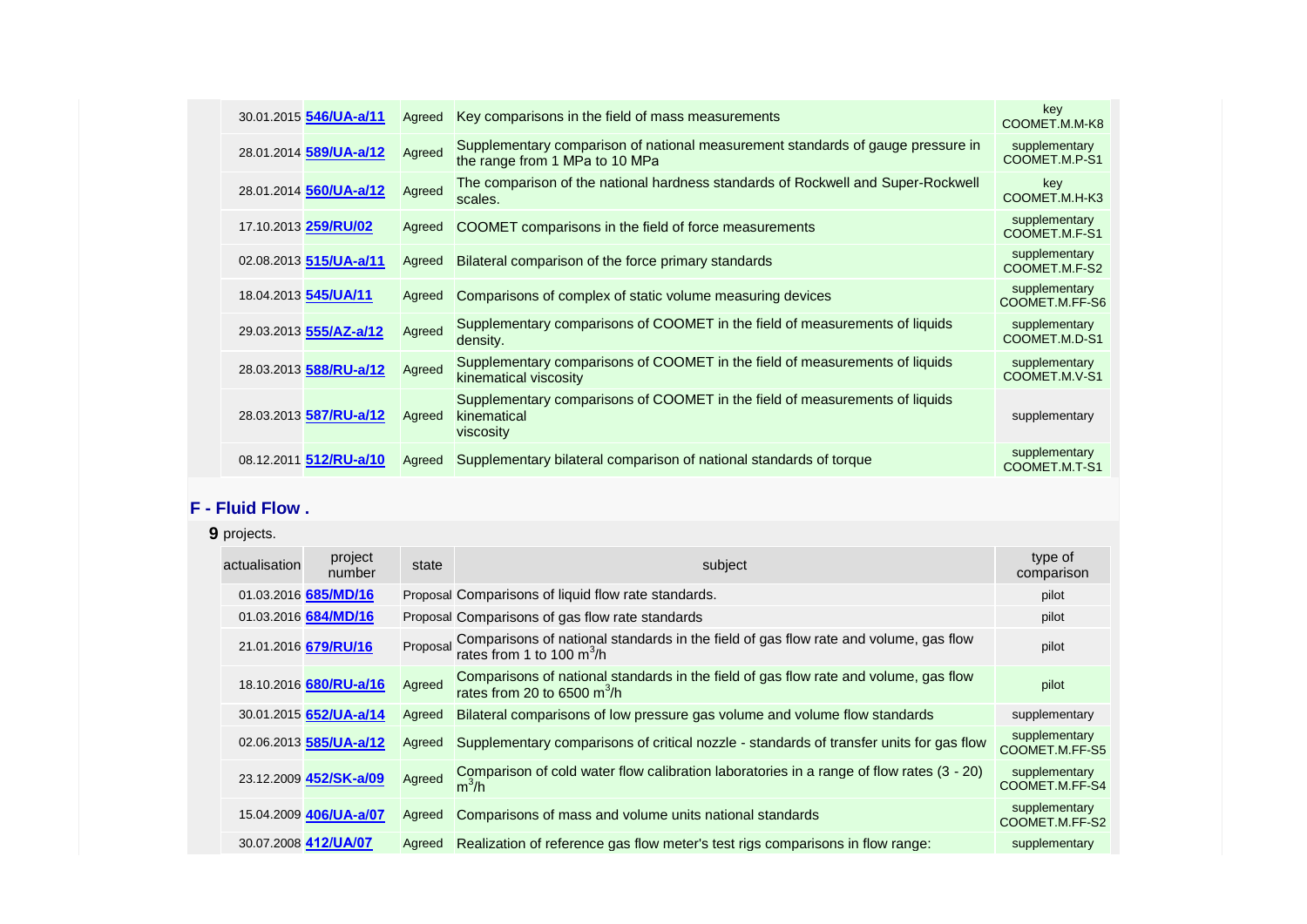|               |                                        |        | $(4-160)$ m <sup>3</sup> /h.                                                                                                      | COOMET.M.FF-S3                |
|---------------|----------------------------------------|--------|-----------------------------------------------------------------------------------------------------------------------------------|-------------------------------|
|               |                                        |        |                                                                                                                                   |                               |
|               | <b>PR - Photometry And Radiometry.</b> |        |                                                                                                                                   |                               |
| 13 projects.  |                                        |        |                                                                                                                                   |                               |
| actualisation | project<br>number                      | state  | subject                                                                                                                           | type of<br>comparison         |
|               | 11.03.2016 688/RU/16                   |        | Proposal Comparison on Polarization Mode Dispersion in Optical Fiber                                                              | supplementary                 |
|               | 14.09.2015 639/BY/14                   |        | Proposal Comparison of surface colour                                                                                             | supplementary                 |
|               | 04.12.2014 653/RU/14                   |        | Proposal Spectral Irradiance, from 200 nm to 350 nm                                                                               | key<br>COOMET.PR-<br>K1.b.1   |
|               | 04.02.2014 636/UA/14                   |        | Proposal Comparisons of luminous flux national standards                                                                          | pilot                         |
|               | 02.09.2016 689/RU-a/16                 | Agreed | Supplementary comparison on Wavelength for Fibre Optic                                                                            | supplementary<br>COOMET.PR-S8 |
|               | 14.09.2015 640/BY-a/14                 | Agreed | Comparison of colour, transmitted                                                                                                 | supplementary                 |
|               | 07.11.2013 599/RU-a/13                 | Agreed | Comparison of Laser Power Standards at wavelengths of 0,532; 1,064 and 10,6 mkm                                                   | supplementary<br>COOMET.PR-S7 |
|               | 07.11.2013 577/RU-a/12                 | Agreed | <b>Comparison on Fibre Optic Power Responsivity</b>                                                                               | supplementary<br>COOMET.PR-S6 |
|               | 10.08.2011 429/CU-a/08                 | Agreed | Comparisons of measurement standards of the units of spectral regular transmittance<br>in the (250 to 900) nm wavelength range    | supplementary<br>COOMET.PR-S5 |
|               | 10.08.2011 366/RU-a/06                 | Agreed | Comparison of whiteness samples using the secondary standard of the units of colour<br>coordinates and the coloration coordinates | supplementary<br>COOMET.PR-S1 |
|               | 18.04.2011 439/RU-a/08                 | Agreed | International comparisons of national measurement standards of the unit of an angle<br>of rotation of a plane of polarization     | supplementary<br>COOMET.PR-S2 |
|               | 18.04.2011 438/RU-a/08                 | Agreed | International comparisons of national measurement standards of the unit of refractive<br>index                                    | supplementary<br>COOMET.PR-S3 |
|               | 18.04.2011 368/BY-a/06                 | Agreed | Bilateral comparisons of the units of luminous intensity and illumination                                                         | key<br>COOMET.PR-K3.a         |

#### **QM - Amount Of Substance .**

| 26 projects.  |                      |       |                                                                                                                  |                       |  |
|---------------|----------------------|-------|------------------------------------------------------------------------------------------------------------------|-----------------------|--|
| actualisation | project<br>number    | state | subject                                                                                                          | type of<br>comparison |  |
|               | 26.09.2016 708/RU/16 |       | Proposal Pilot comparison "Characterization of organic substances for chemical purity by mass                    | pilot                 |  |
|               | 22.06.2016 696/RU/16 |       | Proposal Pilot comparisons in the field of measuring the mass fraction of silver and gold in epithermal gold ore | pilot                 |  |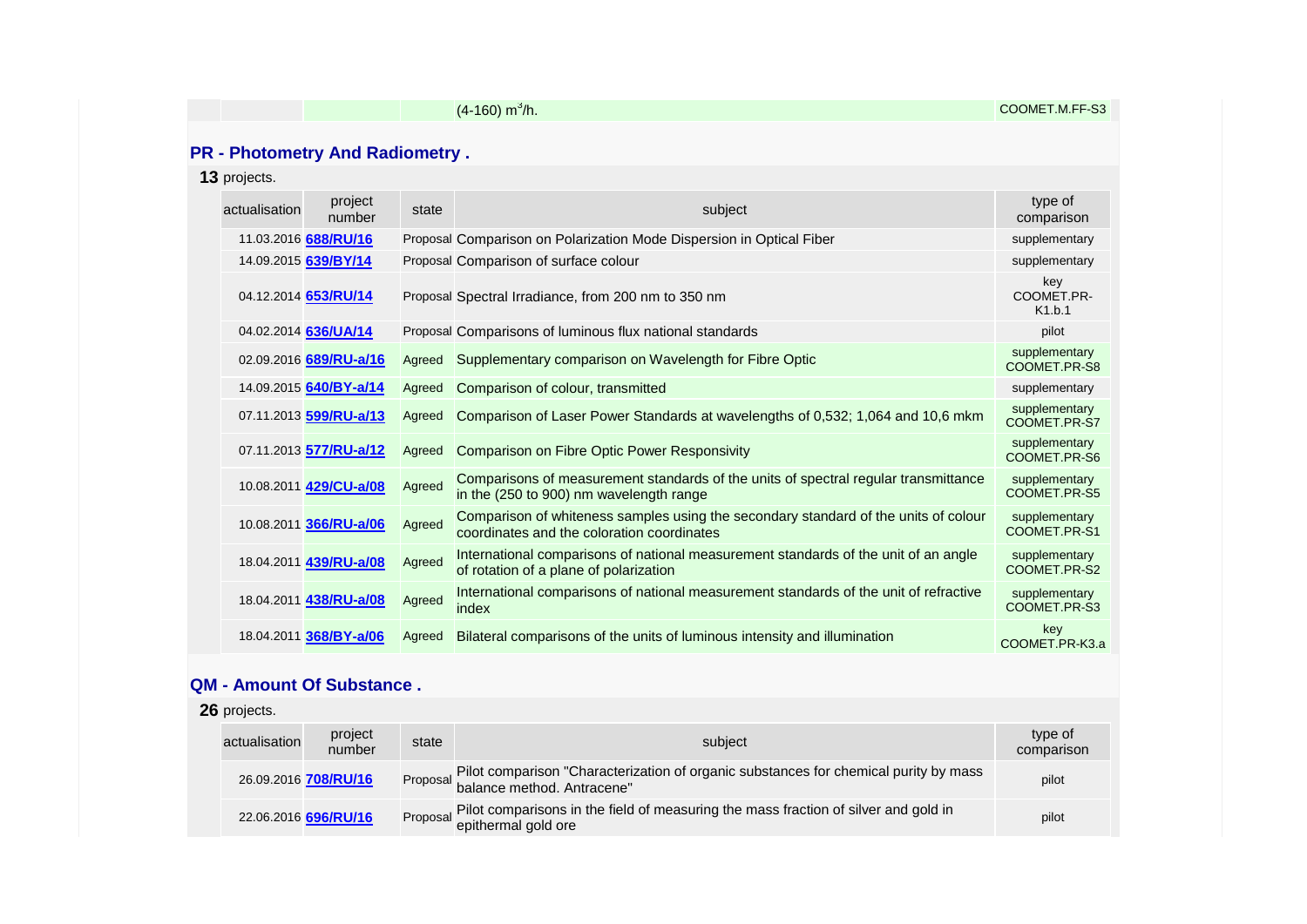| 11.04.2016 692/RU/16   |          | Proposal Pilot comparisons in the field of measuring of the moisture content in wood                                                                                                        | pilot                         |
|------------------------|----------|---------------------------------------------------------------------------------------------------------------------------------------------------------------------------------------------|-------------------------------|
| 07.04.2016 691/RU/16   | Proposal | Pilot comparison " Determination of polychlorinated dibenzo-p-dioxins and<br>dibenzofurans in fatty matrixes (pork fat)"                                                                    | pilot                         |
| 21.12.2015 678/RU/15   | Proposal | Key comparison of national measurement standards in the field of analysis of gas<br>mixture of C3H8 in nitrogen                                                                             | key                           |
| 04.08.2015 672/RU/15   |          | Proposal Pilot comparisons in the field of measuring the mass fraction of iron in iron                                                                                                      | pilot                         |
| 28.04.2015 664/RU/14   | Proposal | Supplementary comparisons of primary standard gas mixtures "Ambient air: Carbon<br>monoxide (CO) in nitrogen 5 umol/mol"                                                                    | supplementary                 |
| 25.12.2014 654/RU/14   | Proposal | Pilot comparison measurement in the field of human serum (category 10.1):<br>Cholesterol in human serum                                                                                     | pilot                         |
| 07.10.2014 650/RU/14   | Proposal | Pilot comparisons in the field of metals mass fraction measurements (Al, As, Ca, Mg,<br>Pb, Sb, Au, Ag, Ni) in slag (Part II)                                                               | pilot                         |
| 08.09.2014 649/RU/14   | Proposal | Pilot comparison "Study in the field of measuring of formed elements of blood:<br>erythrocytes (RBC), leukocytes (WBC)"                                                                     | pilot                         |
| 10.07.2014 645/RU/14   |          | Pilot comparisons in the field of measuring the mass fraction of copper and impurities<br>Proposal in the oxygen-free copper wire rod KMB M001b brand for determination of copper<br>purity | pilot                         |
| 27.09.2013 622/RU/13   | Proposal | Pilot comparison "Measurement of $(C_3-C_5)$ components content in mixtures of liquefied<br>hydrocarbons"                                                                                   | supplementary<br>COOMET.QM-S4 |
| 20.08.2013 618/RU/13   |          | Proposal Pilot comparison in the field of Ni-based alloy elemental analysis                                                                                                                 | pilot                         |
| 25.07.2013 611/RU/13   | Proposal | Pilot comparison in the field of food safety (category 11.2: contaminants): melamine in<br>milk powder                                                                                      | pilot                         |
| 26.11.2012 583/RU/12   | Proposal | Pilot comparison: determination of dissolved oxygen in water concentration at the wide<br>range                                                                                             | pilot                         |
| 09.10.2012 575/RU/12   | Proposal | Pilot comparisons in the field of air nanoparticles number concentration measurements<br>in the size range of 20 to 500 nm                                                                  | pilot                         |
| 09.10.2012 574/RU/12   | Proposal | Pilot comparisons in the field of air particle number concentration measurements in the size range of 0,5 µm and larger                                                                     | pilot                         |
| 09.10.2012 573/RU/12   |          | Proposal Pilot comparisons in the field of air ion number concentration measurements                                                                                                        | pilot                         |
| 25.10.2016 655/RU-a/15 | Agreed   | Pilot study on pH measurement of phosphate buffer ( $pH \sim 7.0$ ).                                                                                                                        | pilot                         |
| 18.02.2014 576/RU-a/12 | Agreed   | Comparison of national measurement standards in the field of analysis of gas mixture<br>of CO <sub>2</sub> , CO, C <sub>3</sub> H <sub>8</sub> in nitrogen ("automotive" gas mixtures)      | supplementary<br>COOMET.QM-S5 |
| 31.01.2014 615/RU-a/13 | Agreed   | Comparison in the field of measuring of the Ethanol mass fraction in Nitrogen.                                                                                                              | key<br>COOMET.QM-K93          |
| 09.01.2014 596/RU-a/13 | Agreed   | Determination of $\alpha$ -HCH, $\beta$ -HCH, $\gamma$ -HCH in tea                                                                                                                          | pilot                         |
| 12.08.2013 608/RU-a/13 | Agreed   | Comparisons of primary standard gas mixtures: Gravimetry production of CO in<br>nitrogen (3 µmol/mol)                                                                                       | supplementary<br>COOMET.QM-S3 |
| 11.03.2013 556/RU-a/12 | Agreed   | Comparisons of primary standard gas mixtures: Gravimetry production of CH <sub>4</sub> in<br>synthetic air (100 µmol/mol)                                                                   | supplementary<br>COOMET.QM-S2 |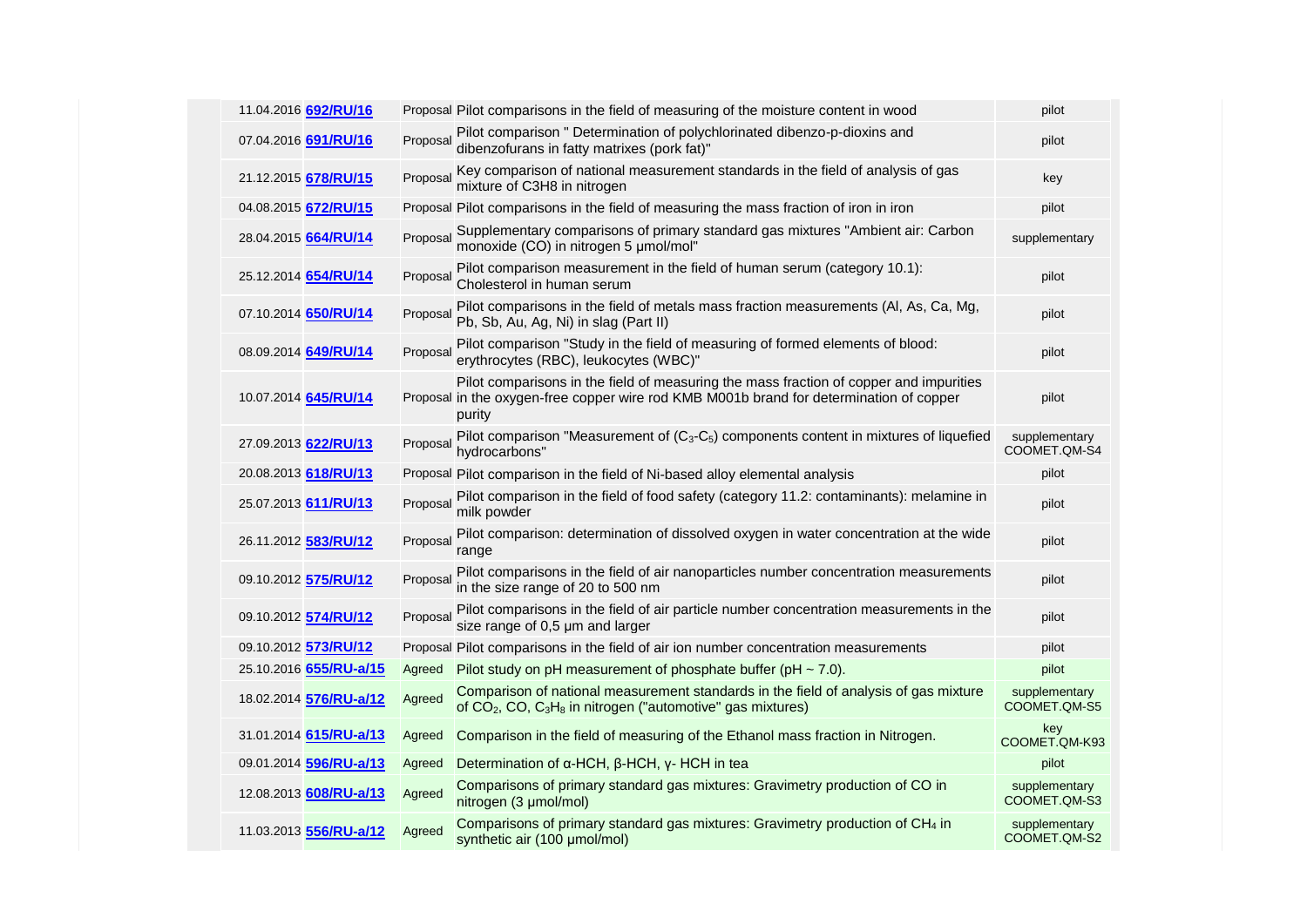| 20.05.2011 484/RU-a/09             | Agreed   | Key comparisons of primary standards of concentration of components in gas media -<br>SO <sub>2</sub> in Nitrogen (100 µmol/mol)                                                           | key<br>COOMET.QM-K76               |  |  |  |  |  |
|------------------------------------|----------|--------------------------------------------------------------------------------------------------------------------------------------------------------------------------------------------|------------------------------------|--|--|--|--|--|
| 20.05.2011 483/RU-a/09             | Agreed   | Supplementary comparison of primary standard gas mixtures: NO in Nitrogen (50)<br>umol/mol)                                                                                                | supplementary<br>COOMET.QM-S1      |  |  |  |  |  |
| <b>RI</b> - Ionizing Radiation.    |          |                                                                                                                                                                                            |                                    |  |  |  |  |  |
| 8 projects.                        |          |                                                                                                                                                                                            |                                    |  |  |  |  |  |
| project<br>actualisation<br>number | state    | subject                                                                                                                                                                                    | type of<br>comparison              |  |  |  |  |  |
| 22.01.2014 635/DE/14               |          | Comparison of the national standards of air kerma for x-radiation qualities used in<br>Proposal radiation protection, general diagnostic radiology, computed tomography and<br>mammography | pilot                              |  |  |  |  |  |
| 18.12.2008 445/DE/08               |          | Proposal Comparison of the national standards of air kerma for Cs-137 at protection level                                                                                                  | supplementary<br>COOMET.RI(I)-S1   |  |  |  |  |  |
| 18.12.2008 447/DE/08               |          | Proposal Comparison of the national standards of air kerma for medium-energy x-rays                                                                                                        | <b>KCDB</b>                        |  |  |  |  |  |
| 18.12.2008 446/DE/08               |          | Proposal Comparison of the national standards of air kerma for low-energy x-rays                                                                                                           | <b>KCDB</b>                        |  |  |  |  |  |
| 26.05.2008 423/RU/08               |          | Proposal Standardization of Eu-152 radionuclide solution                                                                                                                                   | key<br>COOMET.RI(II)-<br>K2.Eu-152 |  |  |  |  |  |
| 29.10.2007 410/UA/07               | Proposal | COOMET Regional comparisons of National standards of consumed dose unit in<br>water for gamma-radiation Co-60                                                                              | <b>KCDB</b>                        |  |  |  |  |  |
| 30.03.2007 389/RU/07               | Proposal | Comparison of the well-type ionization chamber (IC) calibrations factors for the<br>medical radionuclides ("Dosecalibrators").                                                             | <b>KCDB</b>                        |  |  |  |  |  |
| 14.09.2015 641/BY-a/14             | Agreed   | Comparison of the national standards of air kerma for x-radiation qualities used in<br>radiation protection and diagnostic radiology                                                       | supplementary                      |  |  |  |  |  |
| T - Termometry.                    |          |                                                                                                                                                                                            |                                    |  |  |  |  |  |
| 11 projects                        |          |                                                                                                                                                                                            |                                    |  |  |  |  |  |

| project<br>actualisation<br>subject<br>state<br>number<br>26.08.2016 704/RU/16<br>Proposal Comparisons of temperature national standards at the triple point of mercury.<br>Proposal Comparisons for measurements in the calibration of industrial platinum resistance<br>thermometers<br>10.06.2014 642/MD/14<br>Proposal Bilateral comparisons of national standards of the energy of combustion by means of solid and liquid fuels<br>17.10.2013 623/RU/13<br>Proposal Regional key comparisons of national standards of unit of temperature in the range<br>from 0,01 to 660,323 ° C<br>12.02.2013 593/RU/13<br>11.02.2013 592/SK/13<br>Proposal Comparisons of temperature national standards at the triple point of mercury |  |  |                                     |
|-----------------------------------------------------------------------------------------------------------------------------------------------------------------------------------------------------------------------------------------------------------------------------------------------------------------------------------------------------------------------------------------------------------------------------------------------------------------------------------------------------------------------------------------------------------------------------------------------------------------------------------------------------------------------------------------------------------------------------------|--|--|-------------------------------------|
|                                                                                                                                                                                                                                                                                                                                                                                                                                                                                                                                                                                                                                                                                                                                   |  |  | type of<br>comparison               |
|                                                                                                                                                                                                                                                                                                                                                                                                                                                                                                                                                                                                                                                                                                                                   |  |  | pilot                               |
|                                                                                                                                                                                                                                                                                                                                                                                                                                                                                                                                                                                                                                                                                                                                   |  |  | pilot                               |
|                                                                                                                                                                                                                                                                                                                                                                                                                                                                                                                                                                                                                                                                                                                                   |  |  | <b>KCDB</b>                         |
|                                                                                                                                                                                                                                                                                                                                                                                                                                                                                                                                                                                                                                                                                                                                   |  |  | key<br>COOMET.T-K3.3<br>COOMET.T-K9 |
|                                                                                                                                                                                                                                                                                                                                                                                                                                                                                                                                                                                                                                                                                                                                   |  |  | <b>KCDB</b>                         |